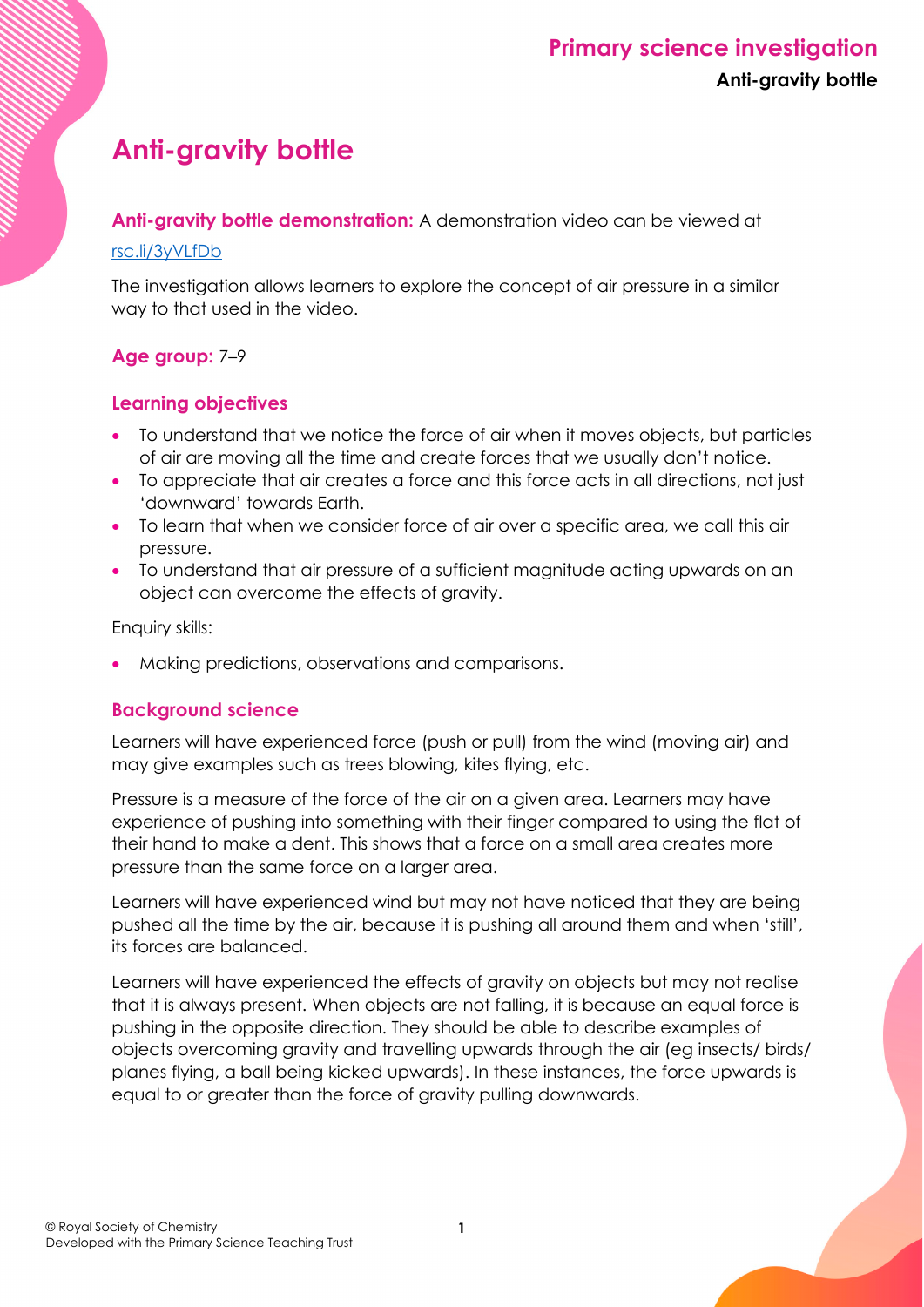## **Prior learning**

Learners should be able to articulate that a force is a push or pull which acts on objects. They should also be familiar with gravity being a type of force that pulls objects towards the Earth.

Learners should be aware of what 'area' means (a measure of surface covered), particularly in relation to rectangles and squares.

#### **Links**

The concept of air pressure is also explored in the other investigations [Sticky cups](https://rsc.li/3r8KWCo) and [The leaky bottle.](https://rsc.li/3zab56P)

#### **Key words and definitions**

**Force** – a push, pull, or combination of both which occurs whenever objects (solids, liquids or gases) come into contact with each other. A force can cause an object to speed up, slow down or change direction. Forces which are 'balanced' cancel each other out and there is no movement.

**Pressure** – a measure of a force over a specific area. A force on a large area creates less pressure than the same force on a much smaller area.

**Gravity** – the force which pulls all objects downwards towards the centre of Earth.

**Area** – the space occupied by a flat shape or an object's surface.

Teachers may wish to hide the meanings/examples on the PowerPoint slide and discuss the learner's ideas first.

## **Equipment list**

- A drinking glass or tumbler this can be made of a hard plastic but not one which will 'crush' in the hand
- A flat piece of card that will fit over, and extend beyond, the opening of the glass
- Water to fill the glass
- A deep sided tray or basin to catch spillages

## **Method**

This experiment is simply an old party trick that learners may have seen before.

Show the video or demonstrate the anti-gravity bottle. Ask why the term 'anti-gravity bottle' is used but ensure they don't think the bottle can float or rise up. Ask the learners to explain what they think is going on. Discuss, but don't draw any definitive conclusions.

Tell the class that they are now going to do a similar experiment, but instead of a glass milk bottle (which may be hard to source) and ping-pong balls, they are going to use a glass with water in it and cover the opening with a piece of card.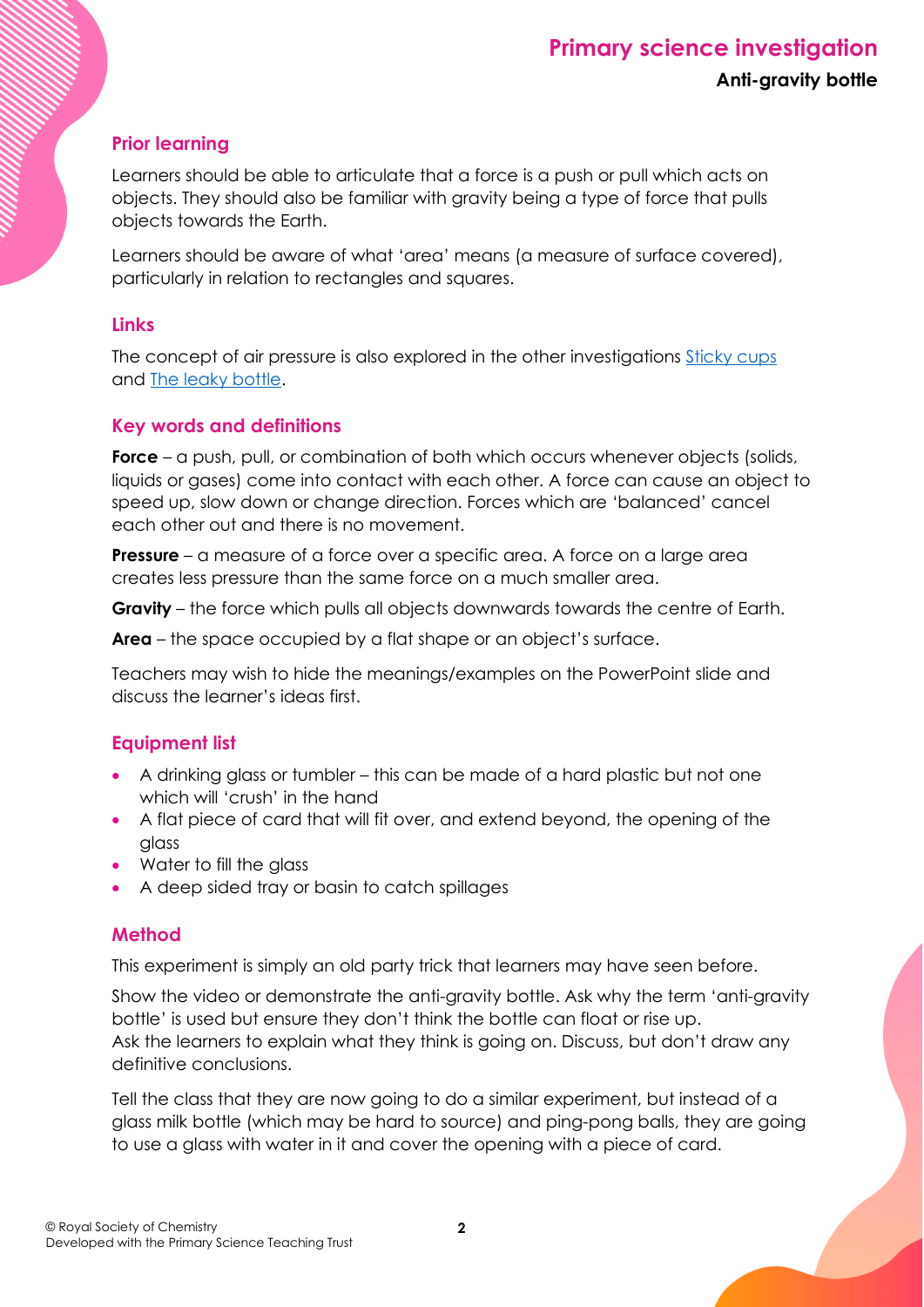## **Primary science investigation Anti-gravity bottle**

**1.** Allow the learners to fill about a third of the glass with water.



**2.** Place the card over the opening.



**3.** Now, keeping the palm of one hand on top of the card, invert the glass.



**4.** Remove the hand, and the card should stay in place.



**5.** Ask learners to point out variables that could be changed and allow them to experiment, eg with the quantity of water used and different tumbler sizes. [Make dry card available as it becomes too wet.]

It is natural to assume that gravity and the weight of the water (also a type of force) will be too great for the air pressure acting upwards against the card. However, the pressure from air pushing up is greater than the combined pressure from air and water being pulled downwards by gravity in the glass, and this holds the card in place.

## **Question prompts**

- **1.** What do you think will happen when glass is inverted over the card? Why do you think this?
- **2.** What forces are acting on the card? *Gravity pulls the air, water and the card down (this is their weight); air pushes up on the card.*
- **3.** Is there any difference when the glass contains more/less water?